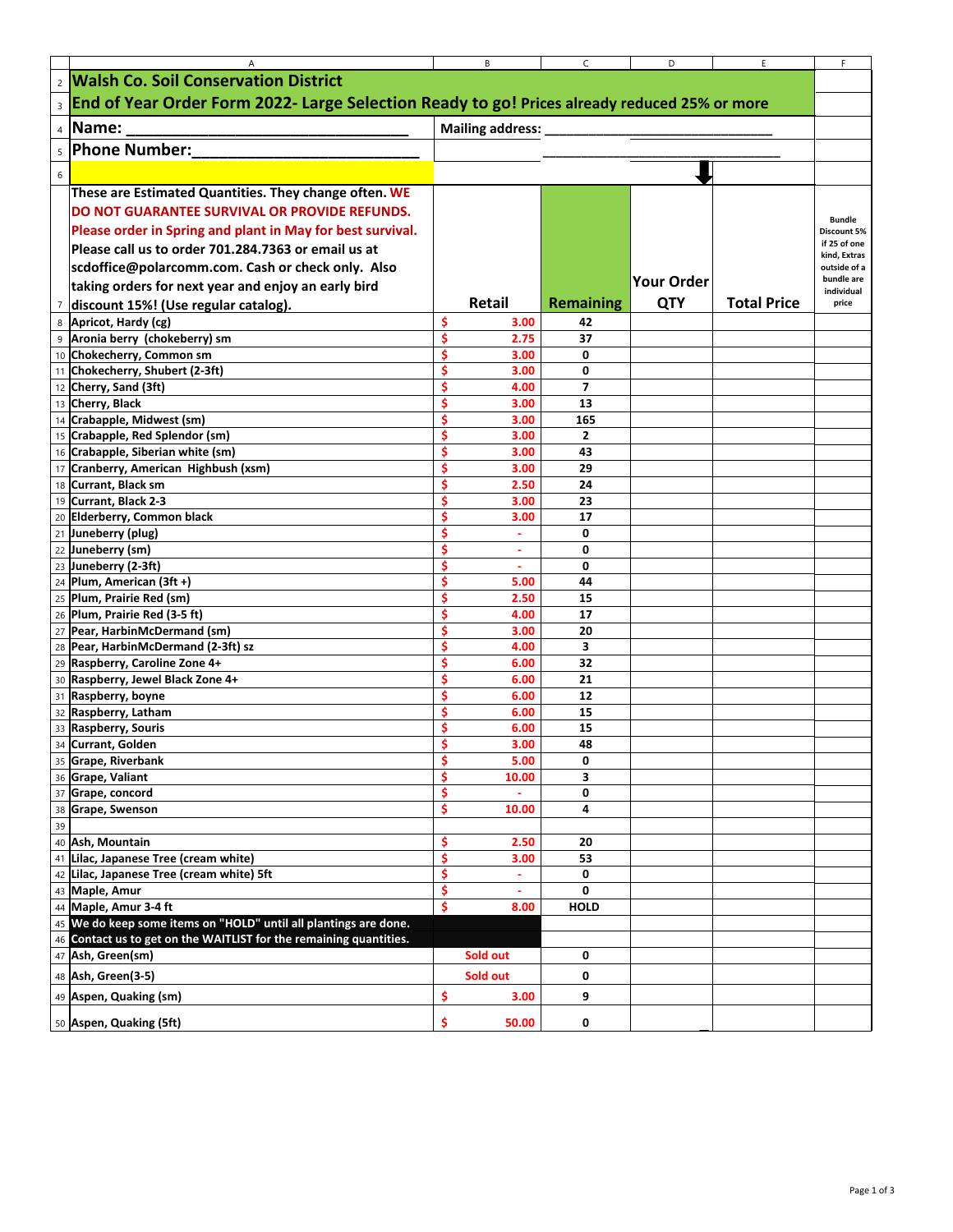| Α                                                                    |    | В                        | $\mathsf{C}$ | D                 | E.                 | F.           |
|----------------------------------------------------------------------|----|--------------------------|--------------|-------------------|--------------------|--------------|
|                                                                      |    |                          |              |                   |                    | Discount 5%  |
|                                                                      |    |                          |              |                   |                    | if 25 of one |
|                                                                      |    |                          |              |                   |                    | kind, Extras |
|                                                                      |    |                          |              |                   |                    | outside of a |
|                                                                      |    |                          |              | <b>Your Order</b> |                    | bundle are   |
|                                                                      |    |                          |              |                   |                    | individual   |
| 51                                                                   |    | Retail                   | Remaining    | QTY               | <b>Total Price</b> | price        |
| 52 Birch, Paper (2-3ft)                                              | Ŝ  | 5.00                     | 55           |                   |                    |              |
| 53 Birch, Paper- Clump of 3 at approx 6 ft<br><b>REGULAR \$40.00</b> | Ŝ  | 30.00                    | 26           |                   |                    |              |
|                                                                      |    |                          |              |                   |                    |              |
| 54 Birch, River 2-3ft                                                | \$ | 7.00                     | 44           |                   |                    |              |
| 55 Birch, River (7ft)                                                | Ŝ  | 30.00                    | 13           |                   |                    |              |
| 56 Boxelder (sm)                                                     | Ś  | 2.50                     | 174          |                   |                    |              |
| 57 Boxelder (2-3ft)                                                  | Ś  | 3.00                     | 12           |                   |                    |              |
|                                                                      |    |                          |              |                   |                    |              |
| 58 Buckeye, Ohio (sm) (6-12")                                        | Ś  | 2.50                     | 20           |                   |                    |              |
| 59 Catalpa, Northern (sm)                                            | Ś  | 2.50                     | 33           |                   |                    |              |
| 60 Coffee Tree, Kentucky (sm)                                        | Ś  | 5.50                     | 13           |                   |                    |              |
|                                                                      |    |                          |              |                   |                    |              |
| 61 Cottonwood, Native (sm)                                           | \$ | 3.50                     | 0            |                   |                    |              |
| 62 Cottonwood, Silver (cg) aka white poplar                          | \$ | 3.75                     | 40           |                   |                    |              |
| 63 Cottonwood, Siouxland 2-3ft                                       |    | Sold out                 | 0            |                   |                    |              |
|                                                                      |    |                          |              |                   |                    |              |
| 64 Cottonwood, Siouxland 5ft (poplar)                                |    | Sold out                 | 0            |                   |                    |              |
| 65 Elm, American (Princeton, 6-18")                                  | \$ | 5.50                     | 16           |                   |                    |              |
| 66 Elm, Valley Forge 5ft branched                                    | \$ | $\sim$                   | 0            |                   |                    |              |
|                                                                      | \$ |                          | 0            |                   |                    |              |
| 67 Elm, Prairie Expedition 4ft branched                              |    |                          |              |                   |                    |              |
| 68 Elm, Siberian (sm)                                                | \$ | 2.00                     | 22           |                   |                    |              |
| 69 Hackberry, Oahe (sm)                                              | \$ | $\blacksquare$           | 0            |                   |                    |              |
| 70 Hackberry, Northern (sm)                                          | \$ |                          | 0            |                   |                    |              |
|                                                                      |    |                          |              |                   |                    |              |
| 71 Hackberry, Northern 5ft<br><b>REG. \$50.00</b>                    | \$ | 30.00                    | 0            |                   |                    |              |
| 72 Hackberry, Prairie Harvest                                        | Ś  | $\omega$                 | 0            |                   |                    |              |
| 73 Hickory, Shagbark                                                 | \$ | 3.00                     | 20           |                   |                    |              |
|                                                                      | Ś  |                          |              |                   |                    |              |
| 74 Honeylocust, Thornless                                            |    | 3.75                     | 17           |                   |                    |              |
| 75 Linden, American (sm)                                             |    |                          | 0            |                   |                    |              |
| 76 Linden, American 2-3 ft                                           |    |                          | 0            |                   |                    |              |
|                                                                      |    | 30.00                    |              |                   |                    |              |
| 77 Linden, American (5ft +)<br>REG. \$50.0 \$                        |    |                          | 2            |                   |                    |              |
| ${\bf 78}$                                                           |    |                          |              |                   |                    |              |
| 79 Linden, Littleleaf (12-18")                                       | \$ | 3.25                     | 80           |                   |                    |              |
| 80 Linden, Littleleaf 5ft<br><b>REG. \$50</b>                        | \$ | 30.00                    | 16           |                   |                    |              |
|                                                                      |    |                          |              |                   |                    |              |
| 81 Maple, Autumn Blaze (5ft Premium)                                 | \$ | $\blacksquare$           | 0            |                   |                    |              |
| 82 Maple, Freeman gallon pots                                        | Ŝ  | $\sim$                   | 0            |                   |                    |              |
| 83 Maple, red                                                        | Ś  | 3.75                     | 117          |                   |                    |              |
|                                                                      | Ś  |                          |              |                   |                    |              |
| 84 Maple, Silver sm                                                  |    | 2.75                     | 9            |                   |                    |              |
| 85 Maple, Silver 4-5ft standard                                      | \$ | $\overline{\phantom{a}}$ | 0            |                   |                    |              |
| 86 Maple, Sugar (6ft)                                                | \$ | ٠                        | 0            |                   |                    |              |
| 87 Maple, Northern Sugar (sm)                                        | \$ | ۰                        | 0            |                   |                    |              |
|                                                                      |    |                          |              |                   |                    |              |
| 88 Oak, Bur (sm)                                                     | Ş  | $\bullet$                | 0            |                   |                    |              |
| 89 Oak, Bur (5ft)<br><b>REG. \$50</b>                                | \$ | 30.00                    | 10           |                   |                    |              |
| 90 Oak, Gamble 2'                                                    | \$ | 3.75                     | 14           |                   |                    |              |
| 91 Oak, Red (sm)                                                     | \$ |                          | 0            |                   |                    |              |
|                                                                      |    | 3.75                     |              |                   |                    |              |
| 92 Walnut, Black (sm)                                                | \$ | 3.75                     | 10           |                   |                    |              |
| 93 Willow, Hybrid (Matsudana)                                        | \$ | 3.50                     | 0            |                   |                    |              |
|                                                                      |    |                          |              |                   |                    |              |
| $\frac{94}{95}$                                                      |    |                          |              |                   |                    |              |
|                                                                      |    |                          |              |                   |                    |              |
| 96 Willow, Golden (sm)                                               | \$ | 3.00                     | 95           |                   |                    |              |
|                                                                      |    |                          |              |                   |                    |              |
| 97 Willow, Laurel-leaf (sm)                                          | \$ | 3.00                     | 50           |                   |                    |              |
| 98 Willow, Weeping Prairie Cascade 5ft                               | \$ | $\omega$                 | 0            |                   |                    |              |
| 99 Willow, White (sm)                                                | \$ | 2.50                     | 19           |                   |                    |              |
|                                                                      |    |                          |              |                   |                    |              |
| 100<br><b>SHRUBS</b>                                                 |    |                          |              |                   |                    |              |
| 101 Almond, Pink Flowering                                           | \$ | 16.00                    | 13           |                   |                    |              |
| 102 Caragana                                                         | \$ | 2.75                     | 82           |                   |                    |              |
|                                                                      |    |                          |              |                   |                    |              |
| 103 Cotoneaster, Centennial (sm)                                     | \$ | 2.75                     | 0            |                   |                    |              |
| 104 Dogwood, Redosier (sm)                                           |    |                          | 0            |                   |                    |              |
| 105 Dogwood, Redosier (2-3ft)                                        |    |                          | 0            |                   |                    |              |
| 106 Honeysuckle, Tartarian                                           | \$ | 2.50                     | 100          |                   |                    |              |
|                                                                      |    |                          |              |                   |                    |              |
| 107 Indigo, False (sm)                                               | \$ | 2.50                     | 36           |                   |                    |              |
| 108 Lilac, Common Purple (sm)                                        | \$ | 3.00                     | 55           |                   |                    |              |
| 109 Lilac, Common White (sm)                                         | \$ |                          | 0            |                   |                    |              |
|                                                                      |    |                          |              |                   |                    |              |